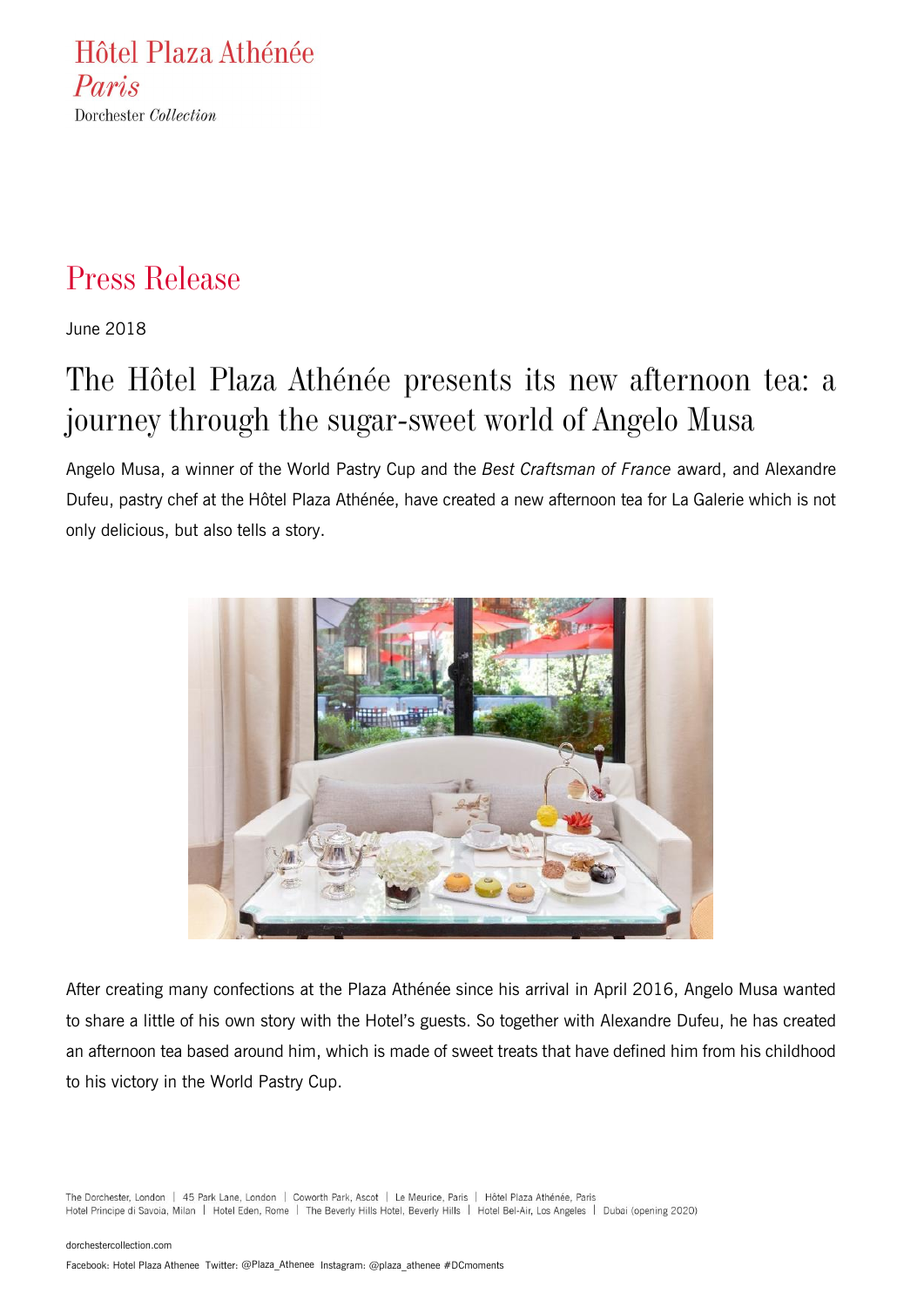Dorchester Collection

The first creation is a reinterpretation of **Tiramisu,** an iconic dessert that serves as a reminder of his Italian roots. He has created a more sophisticated version of it with clear flavours, a distinct coffee taste and light mascarpone cheese complemented by Marsala, a famous Sicilian wine.

The second creation in the afternoon tea is the **Paris-Brest.** For him, it has a special flavour and emotional significance with memories of his childhood, when he chose it and enjoyed its praline flavour with his mother.

The third reference to his life in the afternoon tea is the **almond tuile.** This very classic creation reminds him of the beginning of his career when he served his apprenticeship with Claude Bourguignon in Metz. That was where patisserie became an obvious choice for him; it was where it all began and where Angelo learned the tricks of the trade and the delicate relationship between balance and texture that is now his trademark.

From his years at Oberweis, Angelo remembers one of the simplest of all cakes: **almond cake.** Its distinctive flavour and its melt-in-the-mouth texture, which is brought out by the citrus zest, give it a unique taste, which is augmented by a hint of mirabelle, a liqueur from his native region.

He then developed a passion for competitions and entered over a dozen. **In 2003, the theme for the World Pastry Cup** was "Nature and Butterflies", with chocolate being a required element. Angelo created **Papilio,** a chocolate mousse and biscuit delicately placed on an almond croustillant, which was the perfect complement to an exotic passion fruit and mango caramel with a pinch of fleur de sel. This balance of flavours earned him the title.

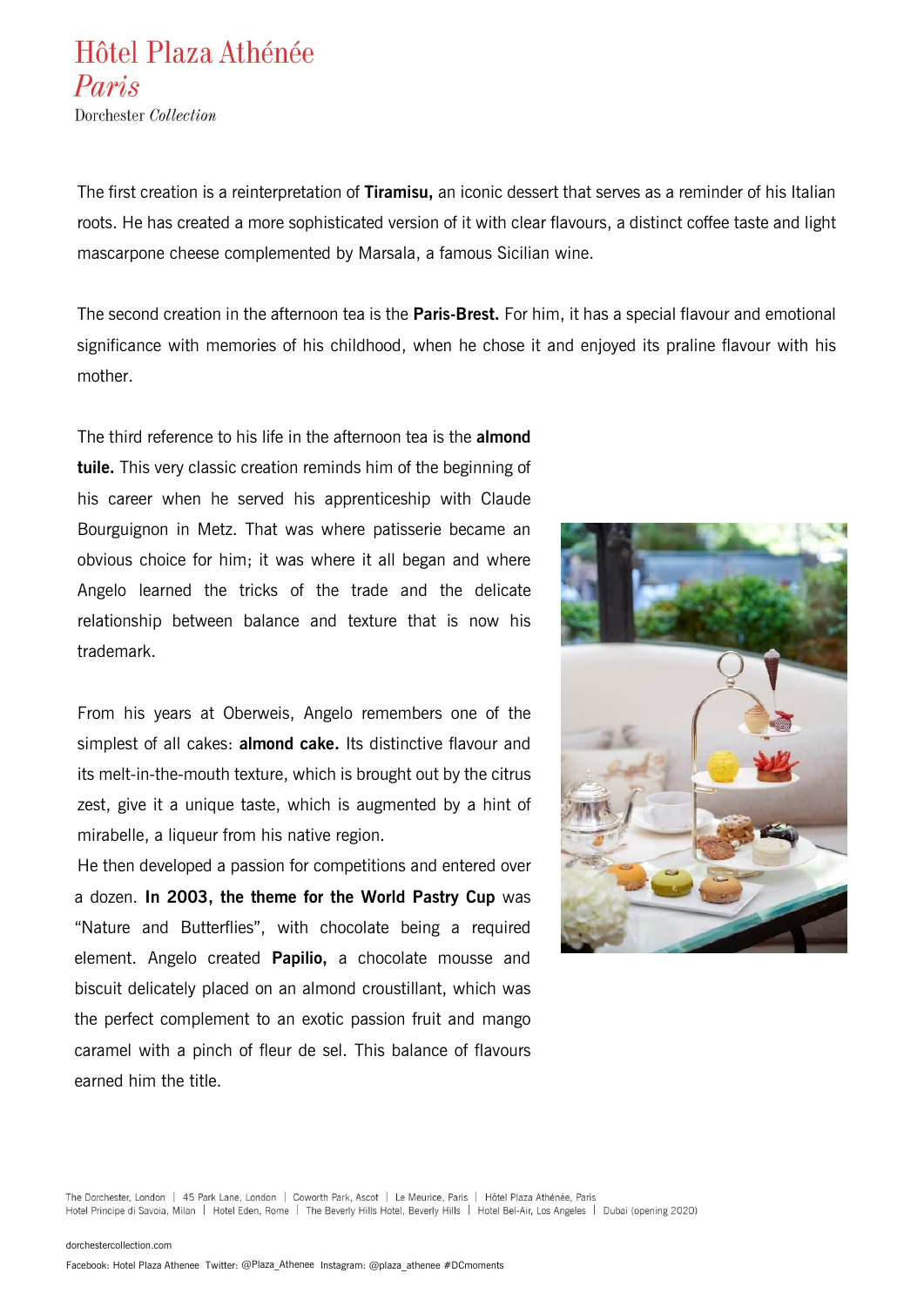Dorchester Collection

**In 2007,** he entered the *One of the Best Craftsmen of France* competition. He then put a lot of effort into researching new techniques and ever more demanding aesthetics. He won the title with, among others, his **raspberry coconut lollipop** covered by a dark chocolate shell, whose contrasting flavours create a slightly acid harmony.

The marshmallow roll with pâte de fruits*,* the fruit tart and the vanilla lemon merveille that also sit on the cake stand embody **the spirit of Angelo's current pâtisserie:** a combination of "simple" products and harmonious textures with raw materials of excellent quality!

The **marshmallow roll with pâte de fruits** conveys a more modern image of confectionery. The **fruit tart** evolves by adapting to all seasons. As for the **vanilla lemon merveille,** a flagship dessert in his collection which consists of a sphere of vanilla cream enveloping a light citrus meringue with a lemon confit centre, it is the perfect example of a marriage of textures and successful flavours.

Finally, alongside these other nine creations, Angelo serves up a **trio of "100%",** the confection that brought him to the Hôtel Plaza Athénée, because it was after tasting this creation that Alain Ducasse contacted Angelo who decided to join the team in April 2016.

This confection, which combines biscuit, crémeux and mousse, comes in different versions… pistachio, coffee or caramel!

It's a story you can really get your teeth into...



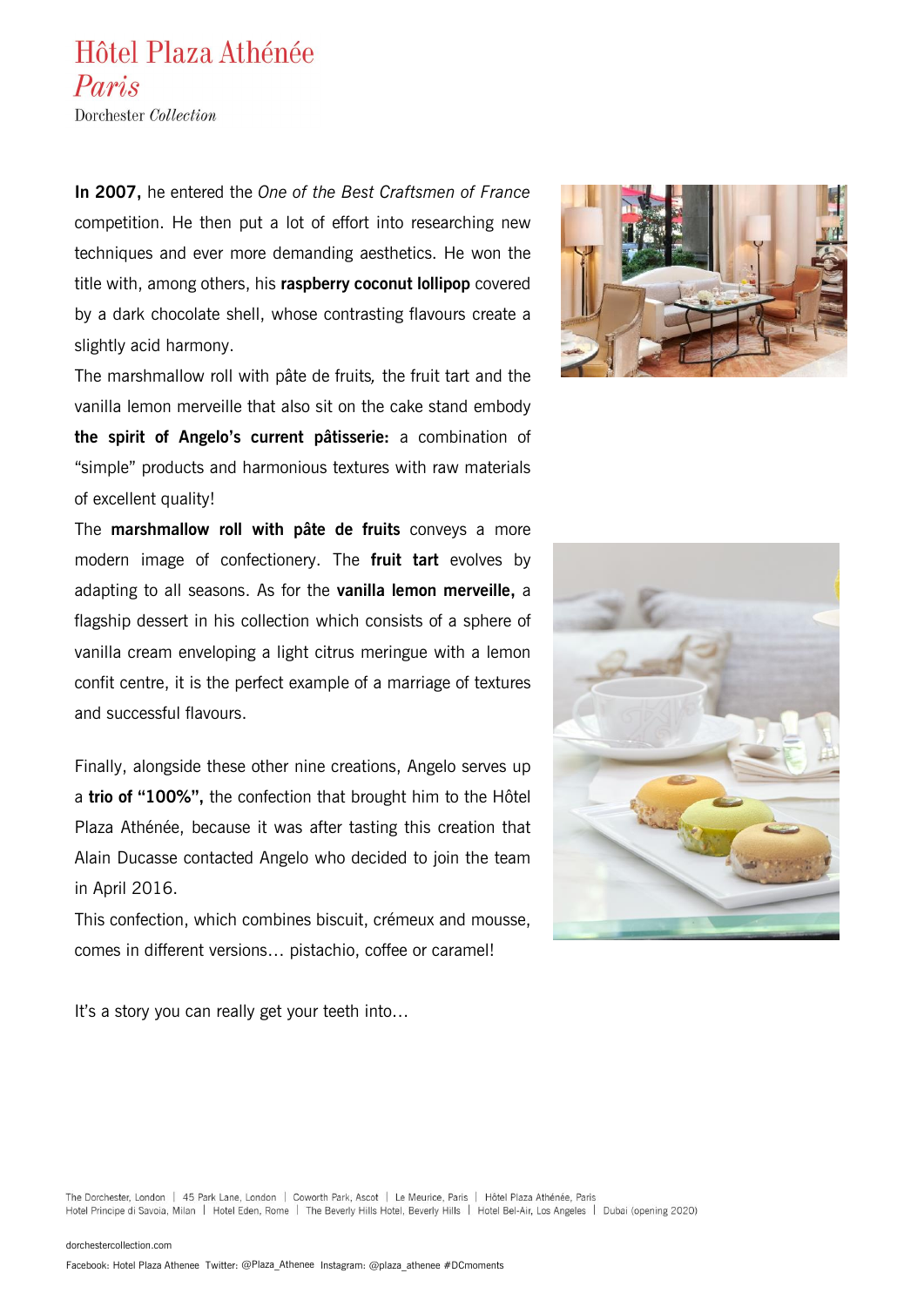Dorchester Collection

#### **The "Angelo Musa Afternoon Tea" priced at EUR 60 includes:**

- *Three "100%" Pistachio / Coffee / Caramel*
- *One raspberry coconut chocolate lollipop (coconut ganache, raspberry confit)*
- *One Tiramisu (praline mocha croustillant, almond mocha sponge cake, coffee praline)*
- *One pâte de fruits roll with raspberry and mint marshmallow*
- *Three almond tuiles*
- *One almond and hazelnut Paris-Brest*
- *One almond cake*
- *One Papilio (almond croustillant, chocolate biscuit, chocolate crémeux, exotic caramel, chocolate mousse)*
- *One lemon merveille (citrus meringue, lemon confit, sponge finger, buttercream)*
- *One seasonal tart (strawberry, mint)*
- *And a hot beverage*

"La Galerie Afternoon Tea": EUR 70 with a Rose Royale (Cocktail) "Plaza Athénée Afternoon Tea" with either a croque-monsieur or a finger sandwich and a hot beverage: EUR 80

#### **CONTACT:** *01 53 67 66 00. [bargalerieterrasse.hpa@dorchestercollection.com](mailto:bargalerieterrasse.hpa@dorchestercollection.com)*



#### **About Angelo Musa:**

Born in Nancy in 1970, the pastry chef Angelo Musa graduated from Metz School of Catering. After winning the Cup of France in 2001, he went on to win the World Pastry Cup in 2003. He trained at the Pâtisserie Bourguignon in Metz and then at the Relais Desserts Oberweis in Luxembourg before going to Pascal Caffet's Palais du Chocolat in Troyes. Since 2007, he has held the prestigious title of "One of France's Best Craftsmen". In March 2008, he created the consultancy firm Papilio Conseil, which enabled him to help Thierry Tessier and Philippe Conticini to set up two Pâtisserie des Rêves shops in the  $7<sup>th</sup>$  and  $16<sup>th</sup>$  arrondissements of Paris and to gain the position of Executive Pastry Chef, which he now holds at the Hôtel Plaza Athénée.